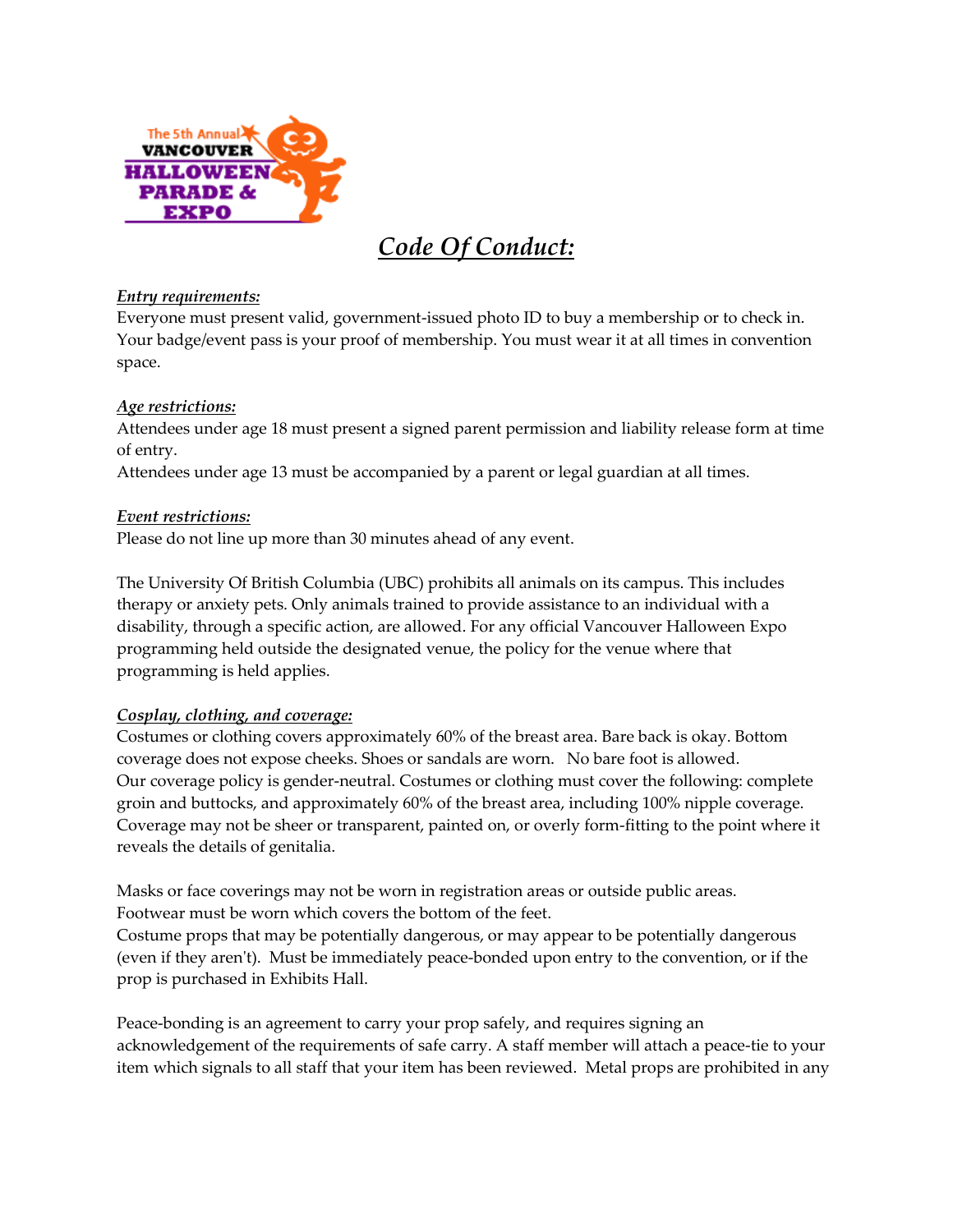form (Guns, swords, etc.). Projectile weapons are prohibited (either previous working/or has be modified not to fire). Bows must be unstrung at all times.

Peace-bonding is conducted outside Registration and outside the Exhibits Hall. After Exhibits Hall hours, this location will move to the Operations Office.

### *Harassment and other prohibited behavior:*

Harassment, and any behavior that disrupts another person's experience, are prohibited. Disallowed behavior includes unwanted physical contact, threats, heckling or jeering, or any other form of rude, offensive, or disruptive behavior. This policy applies regardless of whether the behavior is aimed at a specific person.

If another person no longer wishes to speak to or interact with you, you must immediately cease your conversation and interaction with them, and you may not follow them to another area. If you experience harassment or other unwanted behavior, please visit the Operations Office to discuss or report an incident or concern. We strongly encourage attendees to report an incident as soon as possible after it occurs.

### *Other prohibited behavior:*

Consumption of alcohol (unless presented as part of an official convention event), consumption of illegal drugs (including marijuana), smoking or use of e-cigarettes, or intoxication

Lewd conduct

Unsafe behavior, including real or play fighting

Selling or soliciting items or services

Distribution of flyers or literature

Brandishing, waving around, or pointing prop weapons

Prop firearms and blades must always stay holstered, slung, or sheathed, except while posing for photos. If outdoors please conduct yourself in a decent matter, some by standers may not see it as such.

### *The following items are prohibited:*

Functional firearms or ammunition (no exception for concealed carry)

Functioning projectile weapons, devices, toys, including items meant to be thrown; or paddles Swords and props which contain live steel (sharp enough to cut)

Any prop firearm that does not have a highly visible orange tip or that for any other reason looks like it could be functional from 10 feet away, even if they are not functioning